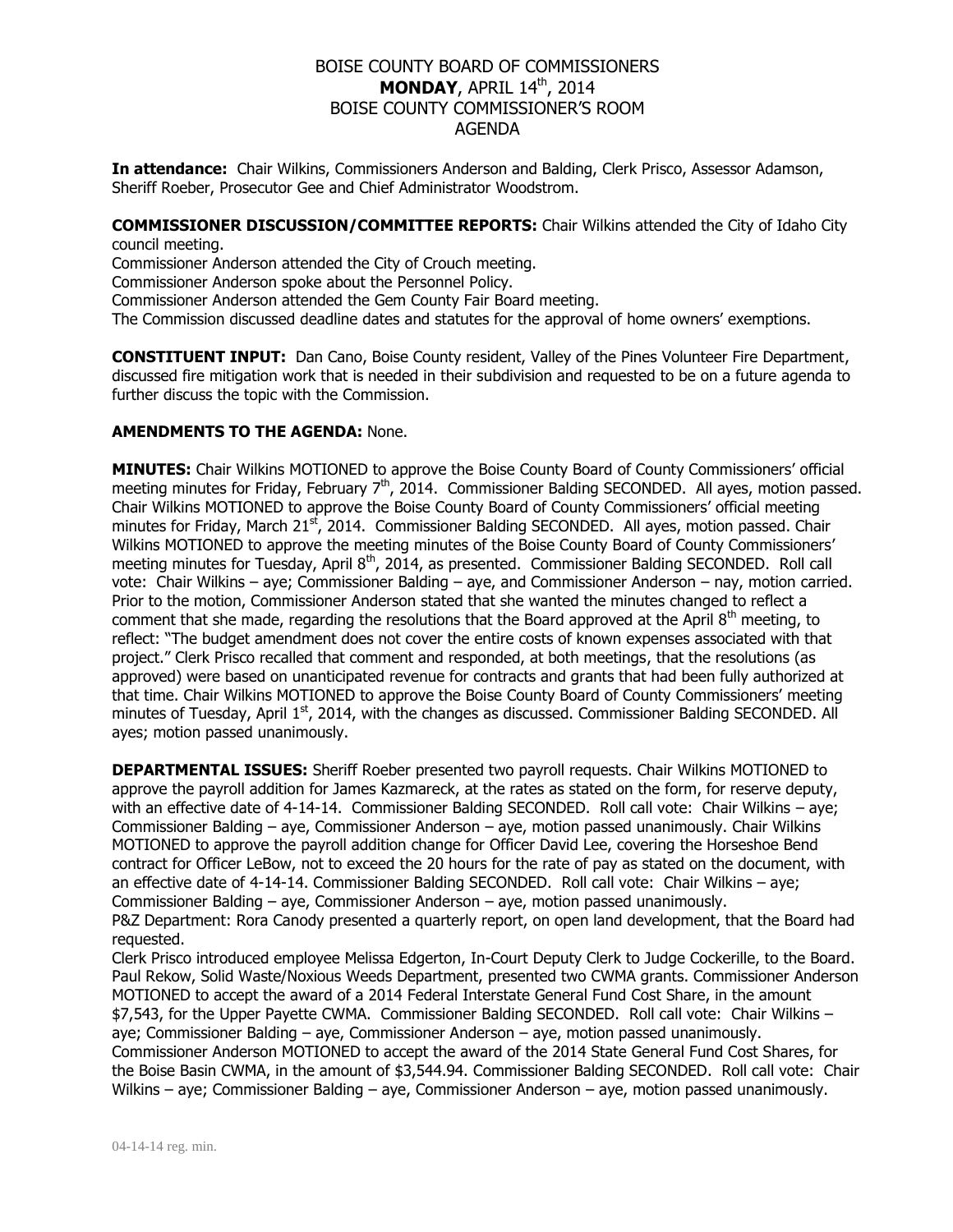Assessor Adamson discussed a letter received from the CEO of Computer Arts, Inc., regarding the property tax software that Boise County and only 7 other counties in Idaho use, and a potential cost increase for the maintenance and support of the software application.

## **ISSUE TRACKING:** None.

### **CONTRACTS/AGREEMENTS/GRANTS:** None.

**DEMAND WARRANTS:** Commissioner Wilkins MOTIONED to approve the Gem County demand warrant for the 4-H program, in the amount of \$8,000, and the demand warrant to the Boise County Treasurer, in the amount of \$33.16, for deposit bags. Commissioner Balding SECONDED. All ayes, motion passed unanimously.

Chair Wilkins MOTIONED to break for 10 minutes. Commissioner Balding SECONDED. All ayes, motion passed unanimously.

Chair Wilkins MOTIONED to approve demand warrant to Gem County Fair Board, in the amount of \$6,000. Commissioner Balding SECONDED. All ayes, motion passed unanimously.

**INDIGENT:** Chair Wilkins MOTIONED to go into executive session per Idaho Code 67-2345(1)(d) , to discuss case #04-05-D and case #14-04-A. Commissioner Balding SECONDED. Roll call vote: Chair Wilkins – aye; Commissioner Balding – aye, Commissioner Anderson – aye, motion passed unanimously. Chair Wilkins MOTIONED to approve the lien on case #14-04-A and to table case #04-05-D for further information. Commissioner Balding SECONDED. Roll call vote: Chair Wilkins – aye; Commissioner Balding – aye, Commissioner Anderson – aye, motion passed unanimously.

**PA ISSUES:** Prosecutor Gee discussed: 1) the results of the auction of 355 Rim View property, whereby only two people showed up and they were not willing to bid the minimum of \$10,000; 2) an update to the Board on a discussion between Don Weilmunster and Assessor Adamson, regarding a request for an agricultural exemption from Mr. Weilmunster; and 3) the status of the UDO.

Chair Wilkins MOTIONED to direct Prosecutor Gee to have the conversation with Ms. (Susan) Buxton, as discussed, within the timeline and legal opinion in writing, not to exceed \$2,000. Commissioner Balding SECONDED. Roll call vote: Chair Wilkins – aye; Commissioner Balding – aye, Commissioner Anderson – aye, motion passed unanimously.

Chair Wilkins MOTIONED to go into executive session under I.C. 67-2345(1)(f), pending litigation, and 67- 2345(1)(b), personnel. Commissioner Balding SECONDED. Roll call vote: Chair Wilkins – aye; Commissioner Balding – aye, Commissioner Anderson – aye, motion passed unanimously. Coming out of executive session for Idaho Code 67-2345(1)(f) and Idaho Code 67-2345(1)(b), Chair Wilkins stated that the Board made a decision to send the candidates an email in response to using county email for campaigning, they also will draft a brief reply in response to an inquiry re: Community Justice and a general update on pending litigation. Chair Wilkins MOTIONED to send an email to the Boise County candidates and the use of the County email for campaigning and redo an employee evaluation, as discussed, as Commissioner Balding was absent at that time, and that we send an response to The Idaho World in response to their question on Community Justice. Commissioner Anderson SECONDED. Roll call vote: Chair Wilkins – aye; Commissioner Balding – aye, Commissioner Anderson – aye, motion passed unanimously.

Chair Wilkins MOTIONED to go back into executive session under I.C. 67-2345(1)(f), pending litigation. Commissioner Balding SECONDED. Roll call vote: Chair Wilkins – aye; Commissioner Balding – aye, Commissioner Anderson – aye, motion passed unanimously. Coming out of executive session for I.C. 67- 2345(1)(f), pending litigation, no decisions were made and the Board received a brief update from Prosecutor Gee.

Chair Wilkins MOTIONED to recess for lunch until 1:15 p.m. for lunch. Commissioner Anderson SECONDED. All ayes, motion passed.

**ARROW ROCK ROAD CONTRACT DISCUSSION:** Road Department Supervisor, Bill Jones, was in attendance for the discussion. Chair Wilkins spoke about the winter maintenance of the road and whether the County should put the work out to bid, including Atlanta Highway District in the request.